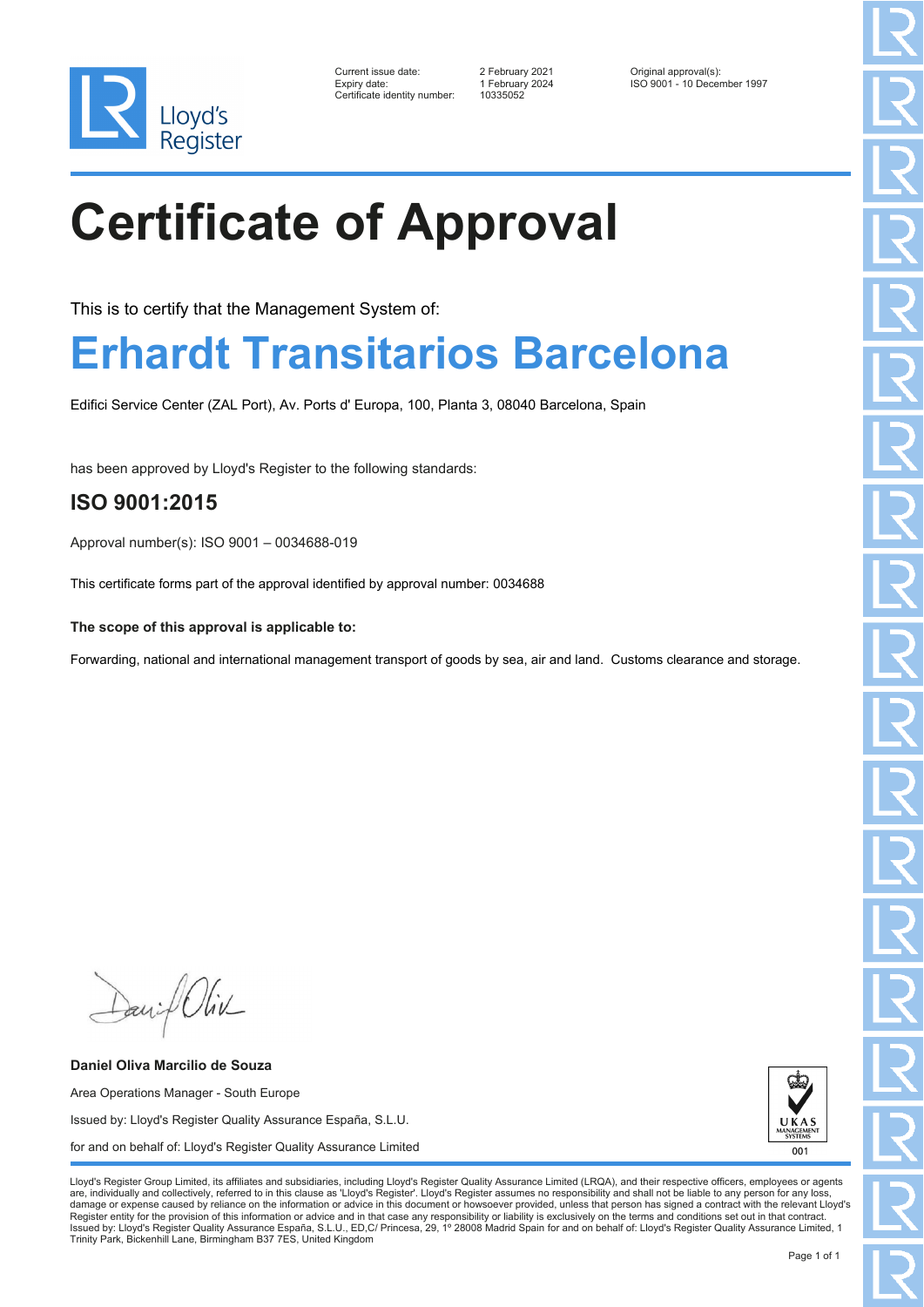

| Current issue date:         |
|-----------------------------|
| Expiry date:                |
| Certificate identity number |

Current issue date: 2 February 2021 Original approval(s): Expiry date: 1 February 2024 ISO 9001 - 10 December 1997

# **Certificate of Approval**

This is to certify that the Management System of:

### **Erhardt Transitarios Coslada**

Avda. de la Cañada 64-66, Modulo H, 28823 Coslada, Madrid, Spain

has been approved by Lloyd's Register to the following standards:

#### **ISO 9001:2015**

Approval number(s): ISO 9001 – 0034688-024

This certificate forms part of the approval identified by approval number: 0034688

**The scope of this approval is applicable to:**

Forwarding, national and international management transport of goods by sea, air and land, customs clearance and storage.

David Oliv

**Daniel Oliva Marcilio de Souza** Area Operations Manager - South Europe Issued by: Lloyd's Register Quality Assurance España, S.L.U. for and on behalf of: Lloyd's Register Quality Assurance Limited

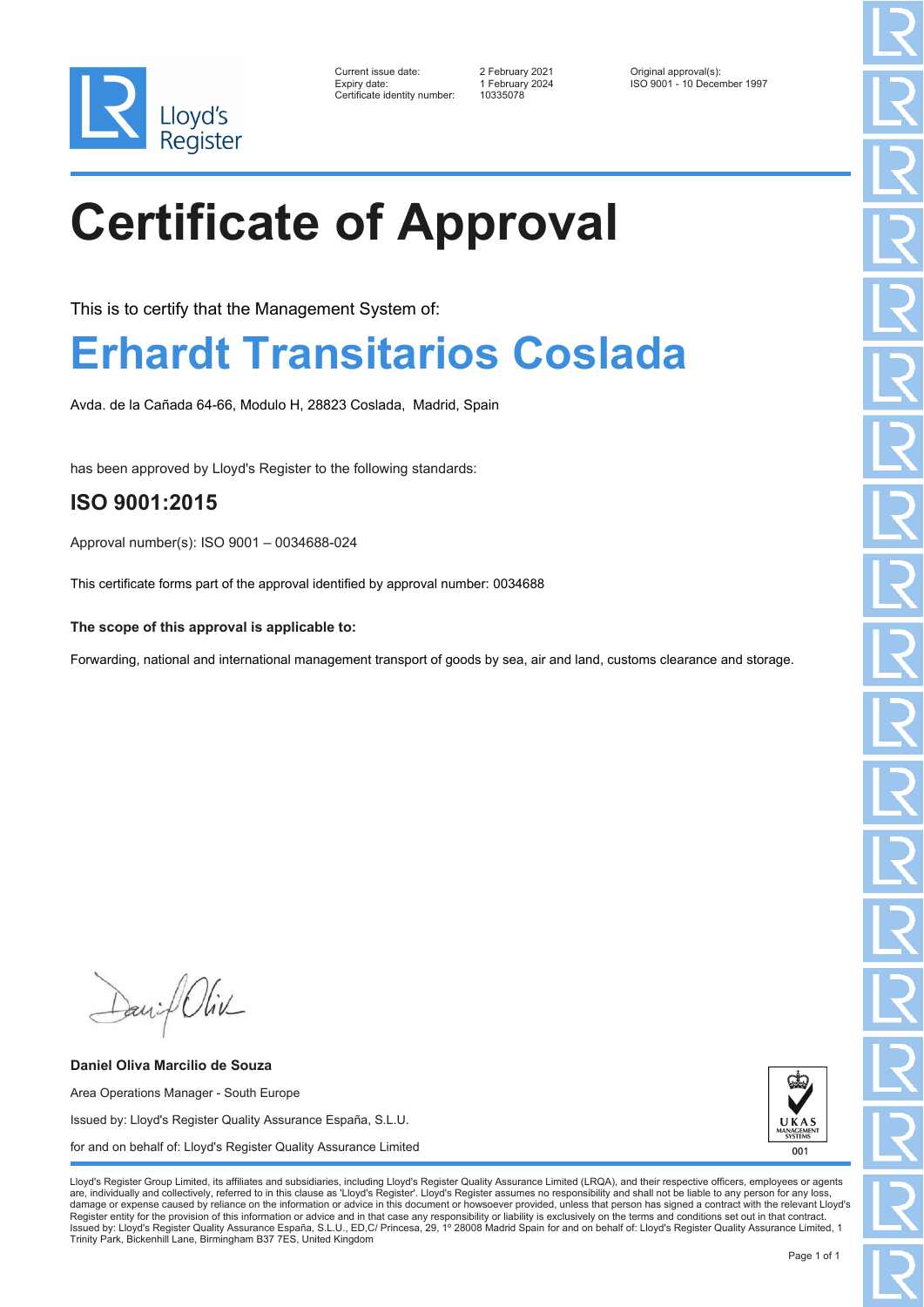

| Current issue date:          | 2 February 2021 | Original approval(s):   |
|------------------------------|-----------------|-------------------------|
| Expiry date:                 | 1 February 2024 | ISO 9001 - 7 March 2017 |
| Certificate identity number: | 10335080        |                         |

## **Certificate of Approval**

This is to certify that the Management System of:

## **Erhardt Transitarios Las Palmas**

C/ Adolfo Alonso Fernández s/n,, Zona Franca de Gran Canaria, parc. P16, 35008 Puerto de La Luz, Las Palmas de Gran Canaria, Gran Canaria, Spain

has been approved by Lloyd's Register to the following standards:

### **ISO 9001:2015**

Approval number(s): ISO 9001 – 0034688-020

This certificate forms part of the approval identified by approval number: 0034688

#### **The scope of this approval is applicable to:**

Forwarding, national and international management transport of goods by sea, air and land, customs clearance and warehouse management.

Daniel Oliv

**Daniel Oliva Marcilio de Souza** Area Operations Manager - South Europe Issued by: Lloyd's Register Quality Assurance España, S.L.U. for and on behalf of: Lloyd's Register Quality Assurance Limited

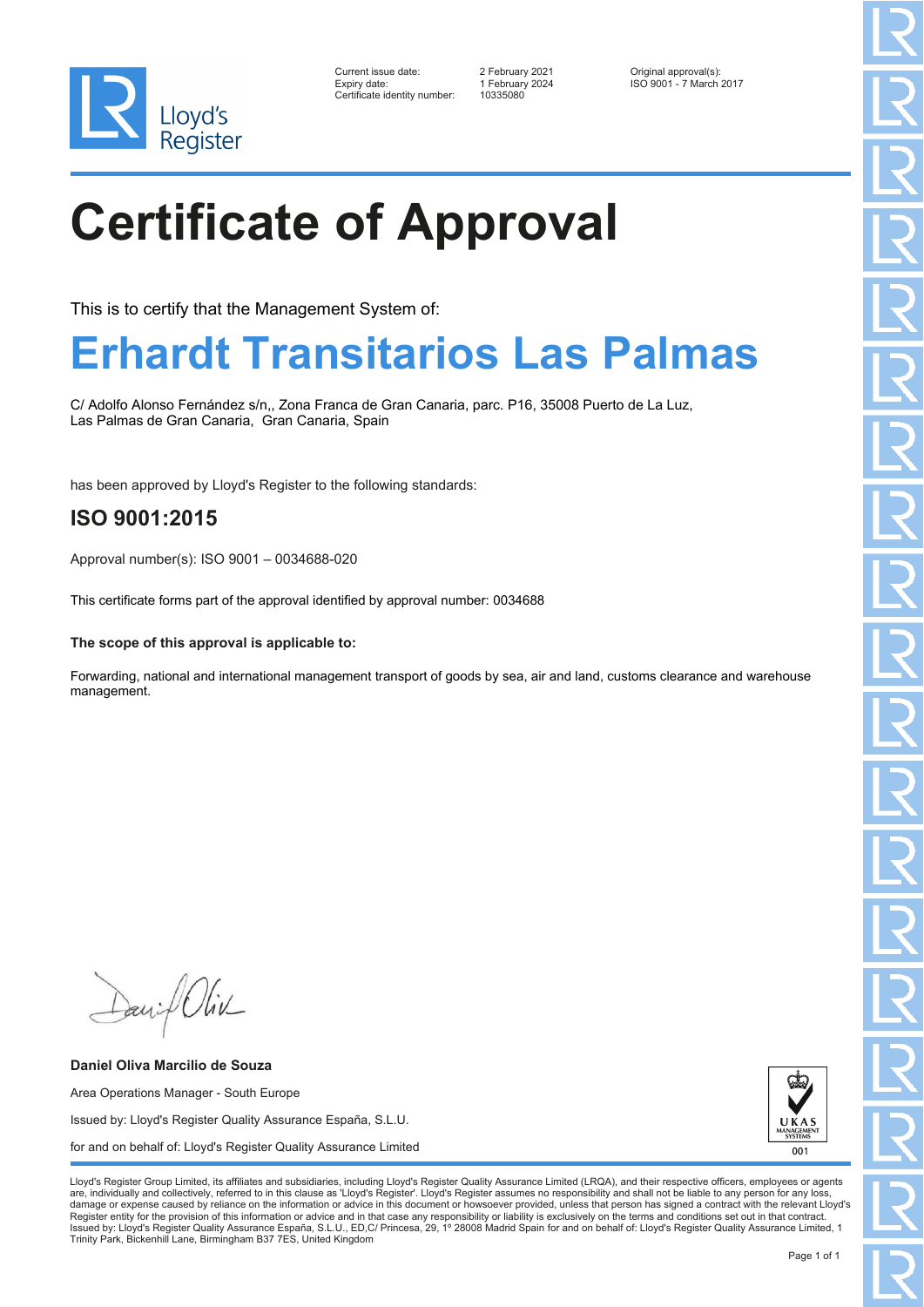

| Current issue date:         |
|-----------------------------|
| Expiry date:                |
| Certificate identity number |

Current issue date: 2 February 2021 Current issue date:<br>
Expiry date: 1 February 2024 ISO 9001 - 2 February 2018

# **Certificate of Approval**

This is to certify that the Management System of:

## **Erhardt Transitarios Palma de Mallorca**

C/ 16 de Julio, nº 17, Pol. Ind. Son Catelló, 07009 Palma de Mallorca, Baleares, Spain

has been approved by Lloyd's Register to the following standards:

### **ISO 9001:2015**

Approval number(s): ISO 9001 – 0034688-021

This certificate forms part of the approval identified by approval number: 0034688

**The scope of this approval is applicable to:**

Forwarding, national and international management transport of goods by sea, air and land. Customs clearance and storage.

Daniel Oliv

**Daniel Oliva Marcilio de Souza** Area Operations Manager - South Europe Issued by: Lloyd's Register Quality Assurance España, S.L.U. for and on behalf of: Lloyd's Register Quality Assurance Limited

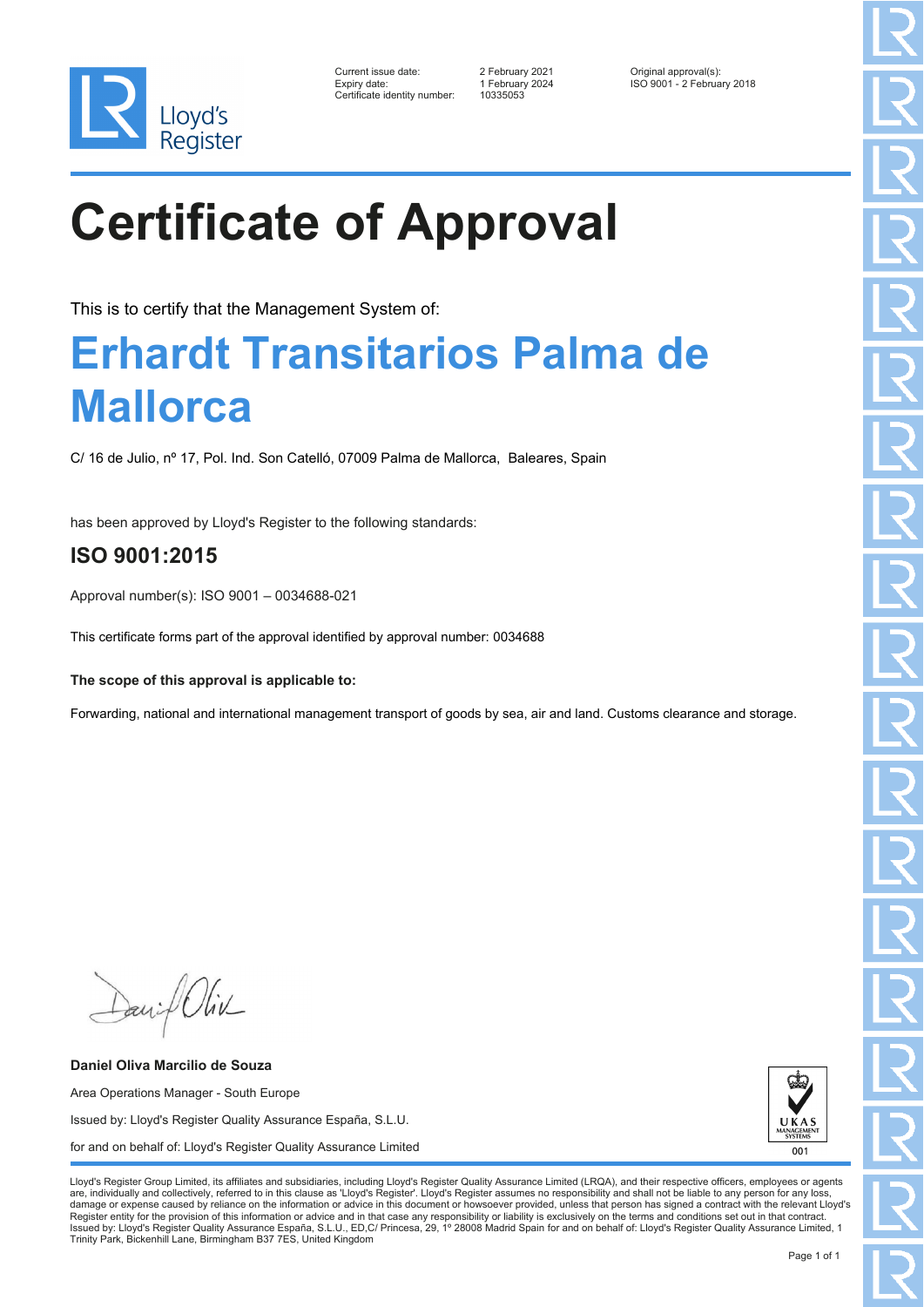

| Current issue date:         |
|-----------------------------|
| Expiry date:                |
| Certificate identity number |

Current issue date: 2 February 2021 Original approval(s): Expiry date: 1 February 2024 ISO 9001 - 10 December 1997

# **Certificate of Approval**

This is to certify that the Management System of:

### **Erhardt Transitarios Paterna**

Ciudad de Liria, 130 A, 46980 Paterna, Valencia, Spain

has been approved by Lloyd's Register to the following standards:

### **ISO 9001:2015**

Approval number(s): ISO 9001 – 0034688-022

This certificate forms part of the approval identified by approval number: 0034688

**The scope of this approval is applicable to:**

Forwarding, national and international management transport of goods by sea, air and land. Customs clearance and storage.

David Oliv

**Daniel Oliva Marcilio de Souza** Area Operations Manager - South Europe Issued by: Lloyd's Register Quality Assurance España, S.L.U. for and on behalf of: Lloyd's Register Quality Assurance Limited

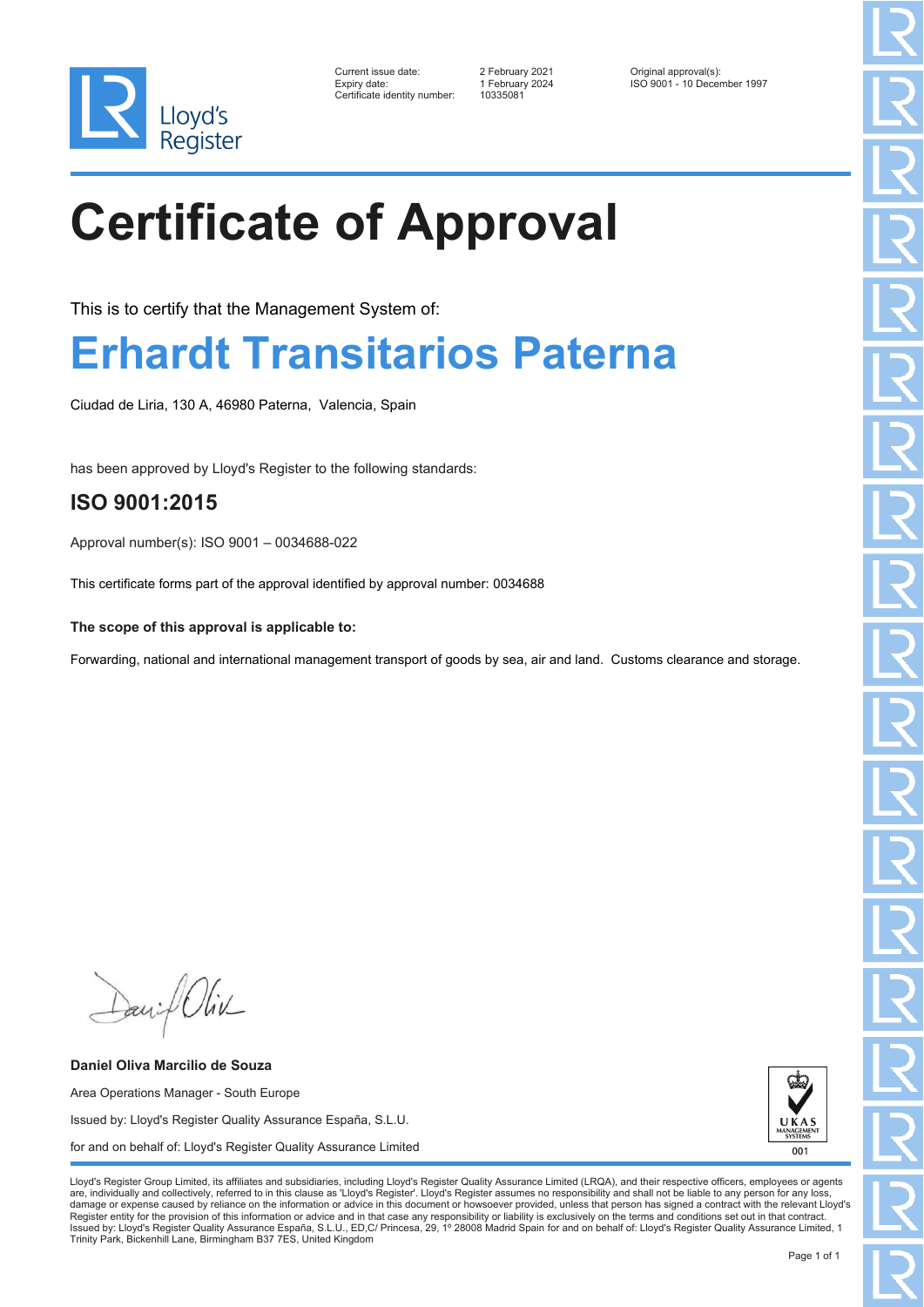

| Current issue date:         |
|-----------------------------|
| Expiry date:                |
| Certificate identity number |

Current issue date: 2 February 2021 Current issue date:<br>1 February 2024 ISO 9001 - 22 January 2016

## **Certificate of Approval**

This is to certify that the Management System of:

### **Erhardt Transitarios Santurce**

Barrio Calero, Nave 9-Zad 3, 48980 Santurce, Vizcaya, Spain

has been approved by Lloyd's Register to the following standards:

#### **ISO 9001:2015**

Approval number(s): ISO 9001 – 0034688-023

This certificate forms part of the approval identified by approval number: 0034688

**The scope of this approval is applicable to:**

Forwarding, national and international management transport of goods by sea, air and land. Customs clearance and storage.

Daniel Oliv

**Daniel Oliva Marcilio de Souza** Area Operations Manager - South Europe Issued by: Lloyd's Register Quality Assurance España, S.L.U. for and on behalf of: Lloyd's Register Quality Assurance Limited